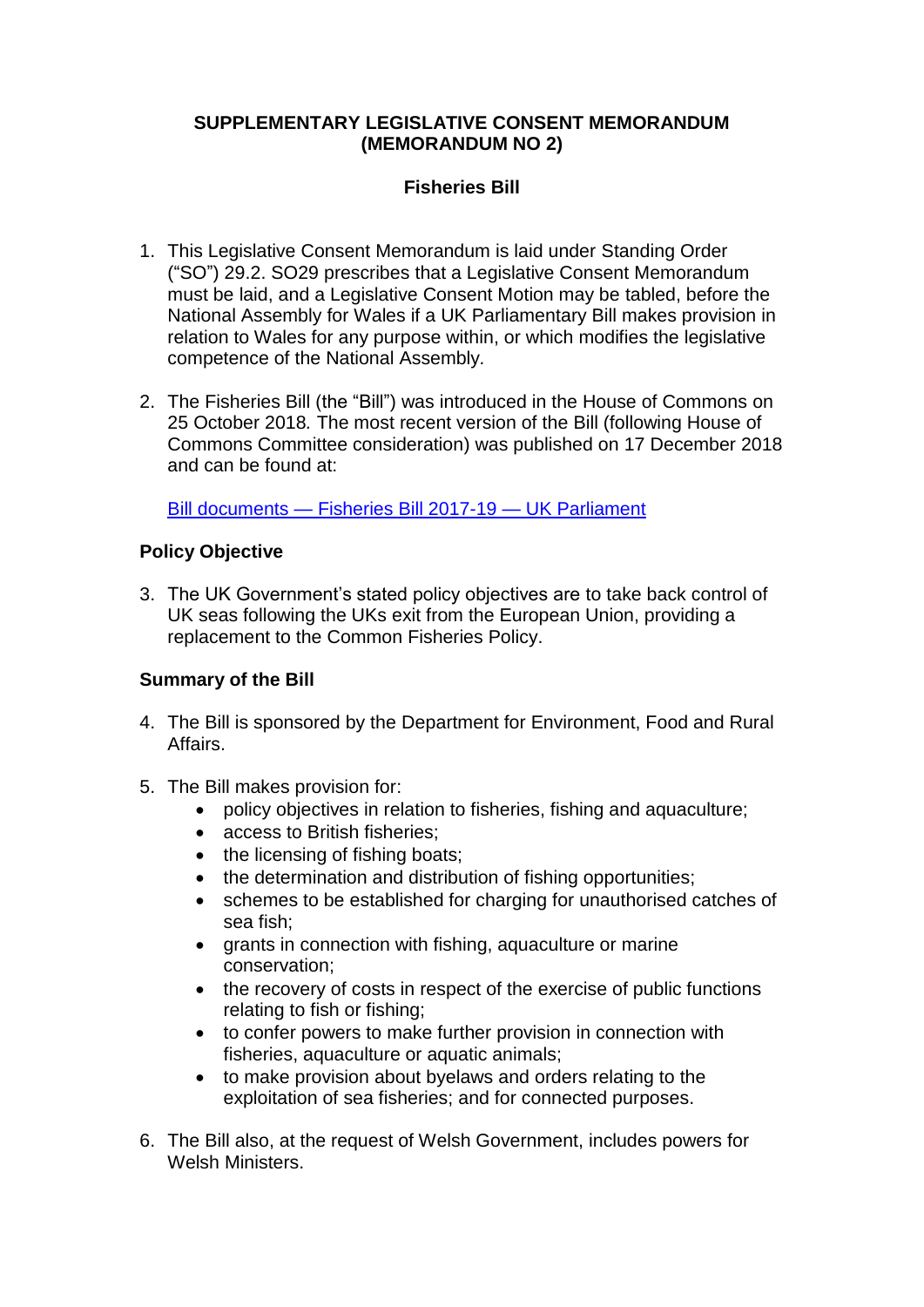### **Update on position since the publication of the first Legislative Consent Memorandum**

- 7. The Welsh Government laid a Legislative Consent Memorandum in respect of the Bill on 15 November 2018, based on the version of the Bill as introduced to Parliament on 25 October 2018.
- 8. The Memorandum confirmed the Welsh Government was generally supportive of the Bill as drafted, other than Clause 18 (Power of Secretary of State to determine fishing opportunities). However, there were also two areas which had not been sufficiently addressed.
- 9. Firstly, the Bill did not address our concerns regarding the National Assembly's lack of Legislative Competence for fisheries matters beyond Wales (i.e. the National Assembly's legislative competence was not equivalent to the Welsh Ministers' executive competence in relation to fisheries matters). On 17 December, to address this issue, new clause 39 was agreed for inclusion in the Bill at Commons Committee stage and an explanation on this is covered in paragraphs 17 – 19 below.
- 10.Secondly, the Welsh Government wanted to see amendments to the Marine and Coastal Access Act 2009 ("2009 Act") included in the Bill which would allow Welsh Ministers to vary from time to time the conditions attached to any fishing permits issued by the Welsh Ministers pursuant to the 2009 Act. This will allow the Welsh Ministers to manage Welsh fisheries in a much more flexible and responsive way.
- 11.Welsh Government is in discussion with UK Government, with a view to securing an amendment on this matter at a later stage in the Bill process.
- 12.Clause 18 provides that the Secretary of State will set the total UK fishing opportunities (in terms of both the maximum quantity of sea fish and the maximum numbers of days that British fishing boats may spend at sea) only for the purposes of complying with international obligations in the UK. Whilst its appropriate that the Secretary of State sets the overall total of fishing opportunities derived from coastal state negotiations when we leave the European Union, we noted we were not content with the drafting of clause 18 in the first Legislative Consent Memorandum relating to this Bill.
- 13.The UK Government view is clause 18 relates to international obligations which are reserved functions and a consent requirement is not therefore appropriate. Welsh Government remains of the view that it is appropriate for the UK Government to develop, refine and enter into international agreements, as it is a reserved matter. However, the implementation of international agreements in areas of devolved competence is not reserved, and falls within the Legislative Competence of the National Assembly for Wales. This was confirmed by the Supreme Court in *Reference of the UK Withdrawal from the EU (Legal Continuity) (Scotland) Bill* [2018] UKSC 64. As the term "International Obligations" (used in the Bill) is broad and may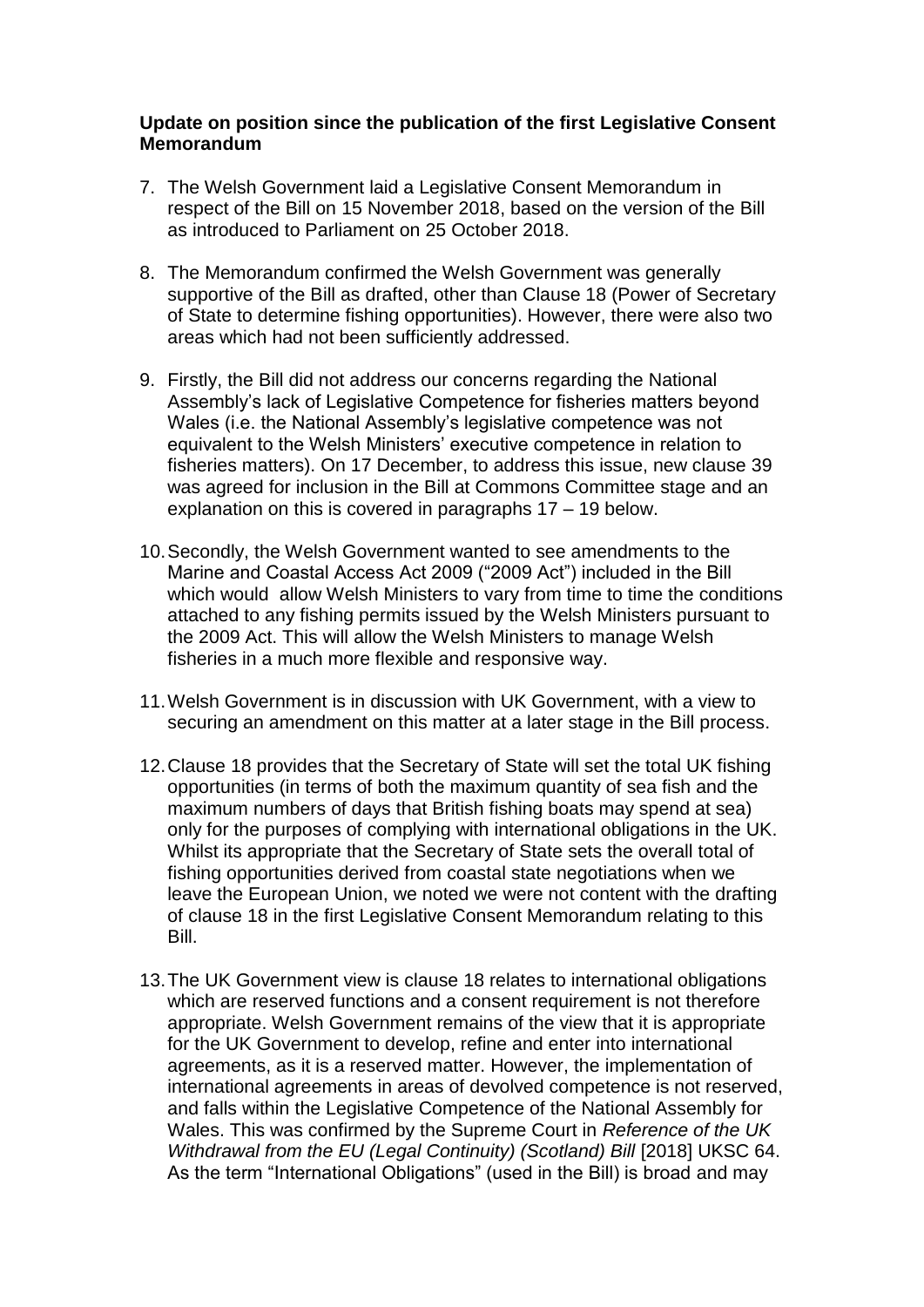cover the implementation of such an agreement, the Clause does impact on devolved competence and as such Assembly consent is required.

- 14.The exercise of this function will be subject (pursuant to clause 19) to a requirement to consult with the Welsh Ministers (and other UK fisheries administrations) and we also expect the exercise of this function to be subject to the Fisheries Management Framework Agreement which all of the UK fisheries administrations intend to agree as we exit the European Union.
- 15.Further amendments to the Bill are being discussed with UK Government. These include an amendment to the interim order making power set out in section 136 of the 2009 Act which would enable interim orders to be made by the Welsh Ministers for fisheries management purposes in situations that are not solely connected to protection of a Marine Conservation Zone (or a zone that may be designated as a Marine Conservation Zone). These no procedure Orders would allow Welsh Ministers to act quickly and responsively to prevent potential damage to our marine environment while more appropriate measures are developed in the usual way. This need to act quickly will be more acute once we exit the European Union and the Common Fisheries Policy no longer applies in Welsh waters.

#### **Changes to the Bill since the publication of the first Legislative Consent Memorandum for which consent is required.**

- 16.The following amendments which are relevant to Wales and are within the Legislative Competence of the National Assembly for Wales have been made to the Bill during Commons Committee consideration:
- 17.New clause 39 amends section 108A (legislative competence) of the Government of Wales Act 2006 ("2006 Act") and makes a number of further consequential changes to the 2006 Act. A new section 108A(4A) is inserted which provides that references in subsections (2)(b) and (3) of section 108A to Wales includes the area of the Welsh zone in relation to fishing, fisheries or fish health. The effect is that, in relation to fishing, fisheries and fish health, the legislative competence of the National Assembly for Wales is extended to Wales and the Welsh zone.
- 18.The Welsh Government is of the view that the National Assembly for Wales can already (and will continue to be able to) legislate in relation to Welsh fishing boats beyond Wales on the basis that such legislation would be "in relation to Wales" for the purposes of section 108A(2)(b) of the 2006 Act.
- 19.Securing this amendment in the Bill is a significant constitutional step forward and will enable the National Assembly for Wales to bring forward an Assembly Fisheries Bill in relation to Wales, the Welsh zone and Welsh fishing boats beyond that zone in future.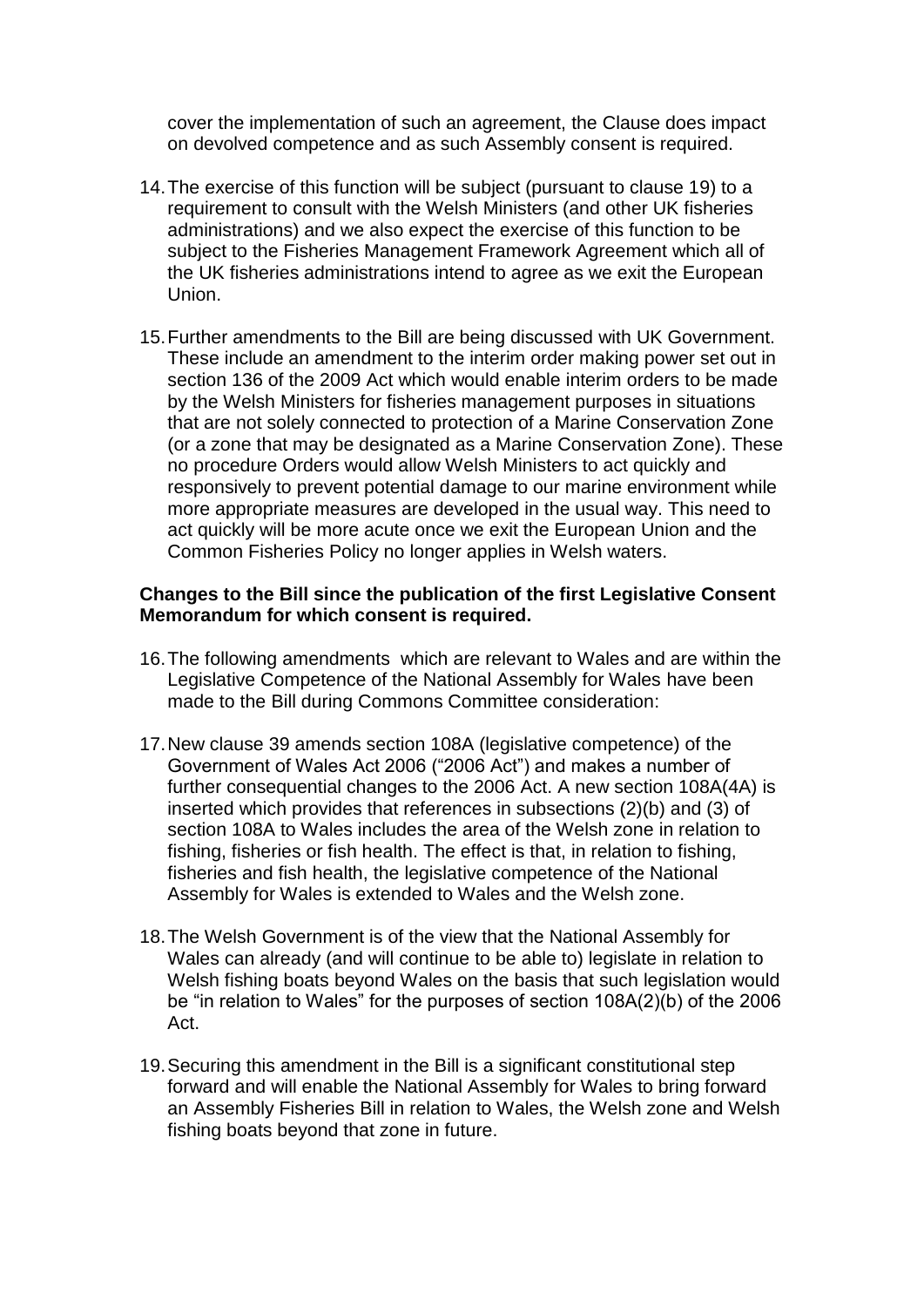- 20.Amendments to Clause 17 have been made so as to properly introduce the amended (and extended) provisions set out in Schedule 3 to the Bill.
- 21.New clause 41 makes a technical addition to the Bill by providing that any amendments to secondary legislation made by the Bill, and which could have been made under another enactment, have effect as if made under that enactment. The purpose of this provision is to ensure the amendment of statutory instruments by the Bill does not limit what can be done under the powers under which the instruments were originally made.
- 22.Paragraph 5 of Schedule 3 to the Bill (which makes consequential amendments to the Sea Fisheries (Conservation) Act 1967 ("1967 Act") has been amended to make further changes to section 22 of the 1967 Act which provide that references to "British Fishing Boat" in that Act and subordinate legislation made under that Act will include a "foreign fishing boat". This will ensure that the 1967 Act and any legislation already made pursuant to the same will apply equally to both domestic UK and foreign fishing boats.
- 23.New paragraphs 6 to 10 have also been added to Schedule 3 to the Bill in order to make consequential amendments (as a result of the repeal of section 4 of the 1967 Act by the Bill) to the Fishery Limits Act 1976, the Fisheries Act 1981, the Sea fish (Conservation) Act 1992, the Government of Wales Act 2006 and the Marine and Coastal Access Act 2009.
- 24.At the request of Welsh Government, a new paragraph 12 has been inserted into Schedule 3 to the Bill which amends the Sea Fishing (Licences and Notices) Regulations 1994 (S.I. 1994/2813) ("the 1994 Regulations"). The 1994 Regulations still apply in Wales but do not, presently, allow for changes in licences and notices to be notified to licence holders by publication on a website. The equivalent English, Scottish and Northern Irish Licences and Notices legislation has already been amended to this effect. This change is essential to the operation of the new fisheries management regime immediately following the coming into force of the relevant Bill provisions. The only practical way to ensure that the amendments to the 1994 Regulations come into force at the necessary time are to include these changes in the Bill. These and other essential changes (to ensure operability post coming into force of the new fisheries management regime) to the 1994 Regulations and the Regulations applying in England, Scotland and Northern Irish Licences and Notices are brought forward (following amendment) by Schedule 3 to the Fisheries Bill. Given the essential nature of both the proposed amendments to the 1994 Regulations and the timing of those amendments, the Welsh Government recommends that these changes are made in the UK Government's Fisheries Bill.